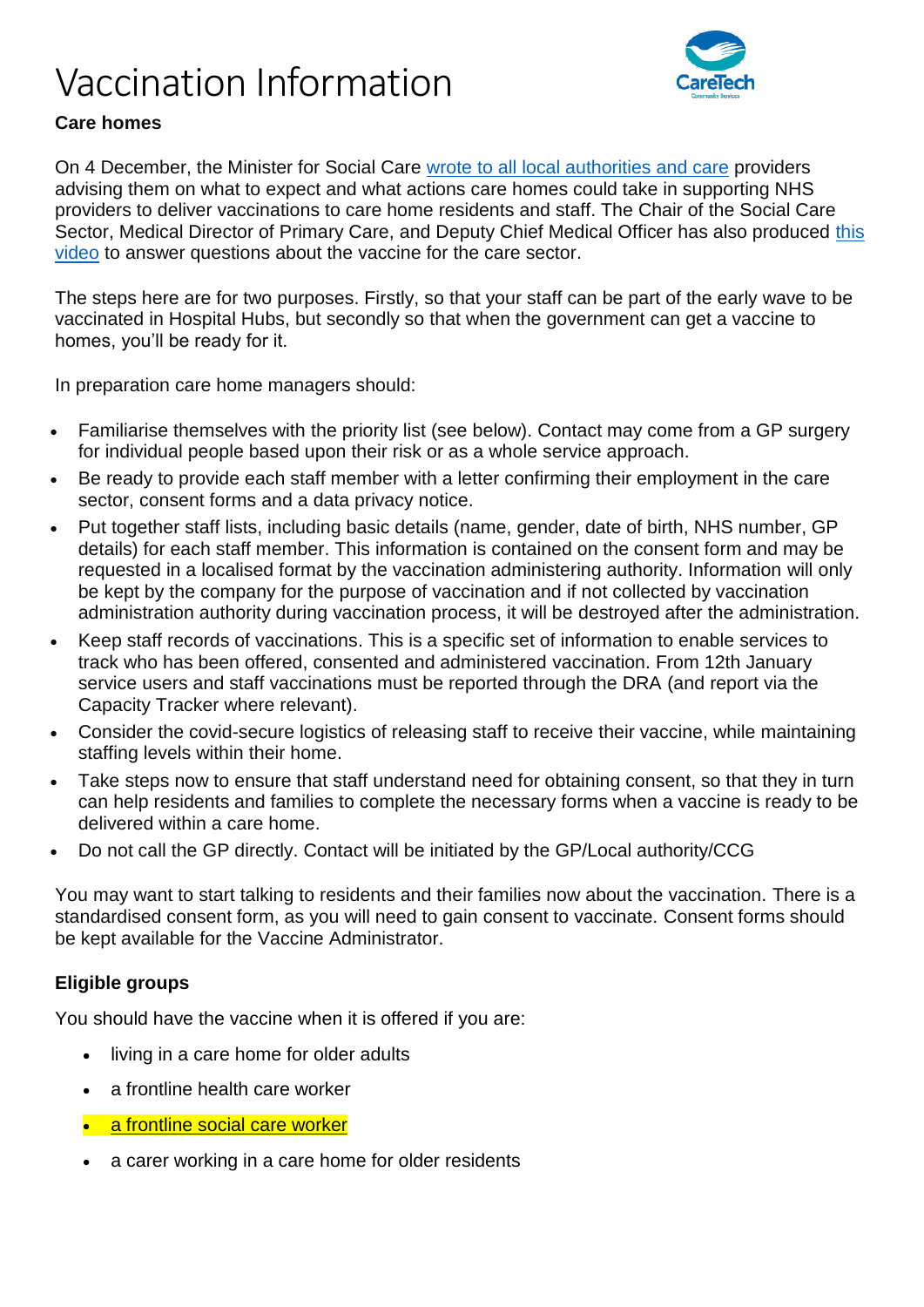Then the vaccine will also be offered in age order to:

- those aged over 80 years
- those aged over 75 years
- those aged over 70 years
- adults on the NHS shielded patient list
- those aged over 65 years
- adults under 65 years with long term conditions (see conditions below)

Those aged 50 to 64 will be offered it later.

Clinical conditions list:

- a blood cancer (such as leukaemia, lymphoma or myeloma)
- diabetes
- dementia
- a heart problem
- a chest complaint or breathing difficulties, including bronchitis, emphysema or severe asthma
- a kidney disease
- a liver disease
- lowered immunity due to disease or treatment (such as HIV infection, steroid medication, chemotherapy or radiotherapy)
- rheumatoid arthritis, lupus or psoriasis
- have had an organ transplant
- had a stroke or a transient ischaemic attack (TIA)
- a neurological or muscle wasting condition
- a severe or profound learning disability
- a problem with your spleen, example sickle cell disease, or you have had your spleen removed
- are seriously overweight (BMI of 40 and above)
- are severely mentally ill

At the same time as the adults under 65 years with long term conditions the vaccine will also be offered to:

- adults who provide regular care for an elderly or disabled person
- younger adults in long stay nursing and residential settings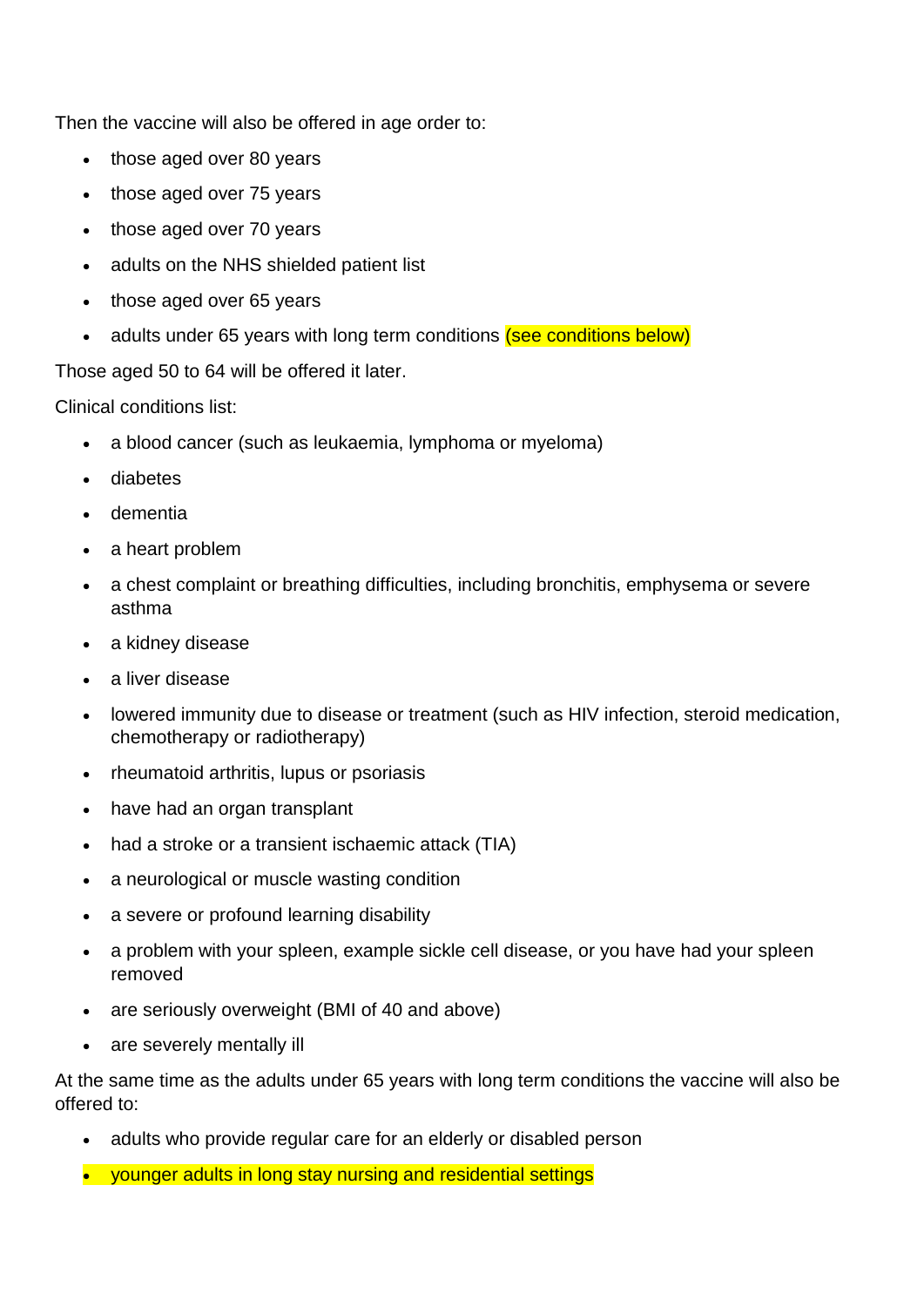Please wait your turn. If you are not in the groups above, you will have to wait for a COVID-19 vaccination until more supplies are available. When the priority groups have been vaccinated, we will be offering it to more groups of the population.

Operational Managers and support function staff who attend services should also be viewed as "Front Line" staff. Where a manager/support function may be required to visit services in the course of their role, or provide back up support to services, they should attach themselves to a service to access the vaccination.

Useful Links:

[https://www.gov.uk/government/publications/priority-groups-for-coronavirus-covid-19-vaccination-advice-from](https://www.gov.uk/government/publications/priority-groups-for-coronavirus-covid-19-vaccination-advice-from-the-jcvi-30-december-2020/joint-committee-on-vaccination-and-immunisation-advice-on-priority-groups-for-covid-19-vaccination-30-december-2020)[the-jcvi-30-december-2020/joint-committee-on-vaccination-and-immunisation-advice-on-priority-groups-for-covid-](https://www.gov.uk/government/publications/priority-groups-for-coronavirus-covid-19-vaccination-advice-from-the-jcvi-30-december-2020/joint-committee-on-vaccination-and-immunisation-advice-on-priority-groups-for-covid-19-vaccination-30-december-2020)[19-vaccination-30-december-2020](https://www.gov.uk/government/publications/priority-groups-for-coronavirus-covid-19-vaccination-advice-from-the-jcvi-30-december-2020/joint-committee-on-vaccination-and-immunisation-advice-on-priority-groups-for-covid-19-vaccination-30-december-2020)

[https://www.england.nhs.uk/coronavirus/publication/standard-operating-procedure-covid-19-local-vaccination](https://www.england.nhs.uk/coronavirus/publication/standard-operating-procedure-covid-19-local-vaccination-services-deployment-in-community-settings/)[services-deployment-in-community-settings/](https://www.england.nhs.uk/coronavirus/publication/standard-operating-procedure-covid-19-local-vaccination-services-deployment-in-community-settings/)

[https://www.england.nhs.uk/coronavirus/publication/guidance-for-covid-19-vaccination-in-care-homes-that-have](https://www.england.nhs.uk/coronavirus/publication/guidance-for-covid-19-vaccination-in-care-homes-that-have-cases-and-outbreaks/)[cases-and-outbreaks/](https://www.england.nhs.uk/coronavirus/publication/guidance-for-covid-19-vaccination-in-care-homes-that-have-cases-and-outbreaks/)

[https://www.gov.uk/government/publications/covid-19-vaccination-a-guide-for-social-care-staff/covid-19](https://www.gov.uk/government/publications/covid-19-vaccination-a-guide-for-social-care-staff/covid-19-vaccination-a-guide-for-social-care-staff) [vaccination-a-guide-for-social-care-staff](https://www.gov.uk/government/publications/covid-19-vaccination-a-guide-for-social-care-staff/covid-19-vaccination-a-guide-for-social-care-staff)

### **Children's services – wider context**

We have highlighted 2 groups in the priority list and although there isn't any official clarity about who these 2 categories exactly cover, the NHS planning and PHE assumptions are that this is mainly people is CQC registered care homes in England and those will also be triaged both by service and staff with older people's services first.

It might be that **once the primary care hubs start** at speed next week that there may be some ability for health and social care worker to register and this may get some priority along with age, but that hasn't been agreed yet.

Following PM briefing on the 5<sup>th</sup> January, it has been conformed again that there is no intention to vaccinate children and all vaccines will be on clinical and public health risk. This means that it's unlikely that we will see children's homes included at this stage.

We are very aware ICHA raised this as a concern, but no further clarification or confirmation of change of direction in relation to the priority groups have been issued as of yet.

However, our schools, colleges and residential services attached to these may fall into the second cohort post April, again this has not yet been conformed,

The PHE advice from 31st Dec is latest on the priority groups - you can this [here.](https://www.gov.uk/government/news/jcvi-issues-advice-on-the-astrazeneca-covid-19-vaccine) All the categories - 1 to 9 are the priority one groups and aim is to have 1 to 3 completed by Feb and remaining five by April for first vaccine with second vaccine by latest June.

There will then be by descending age bands all other groups down to 16 years.

#### **A visual end-to-end journey for care homes**